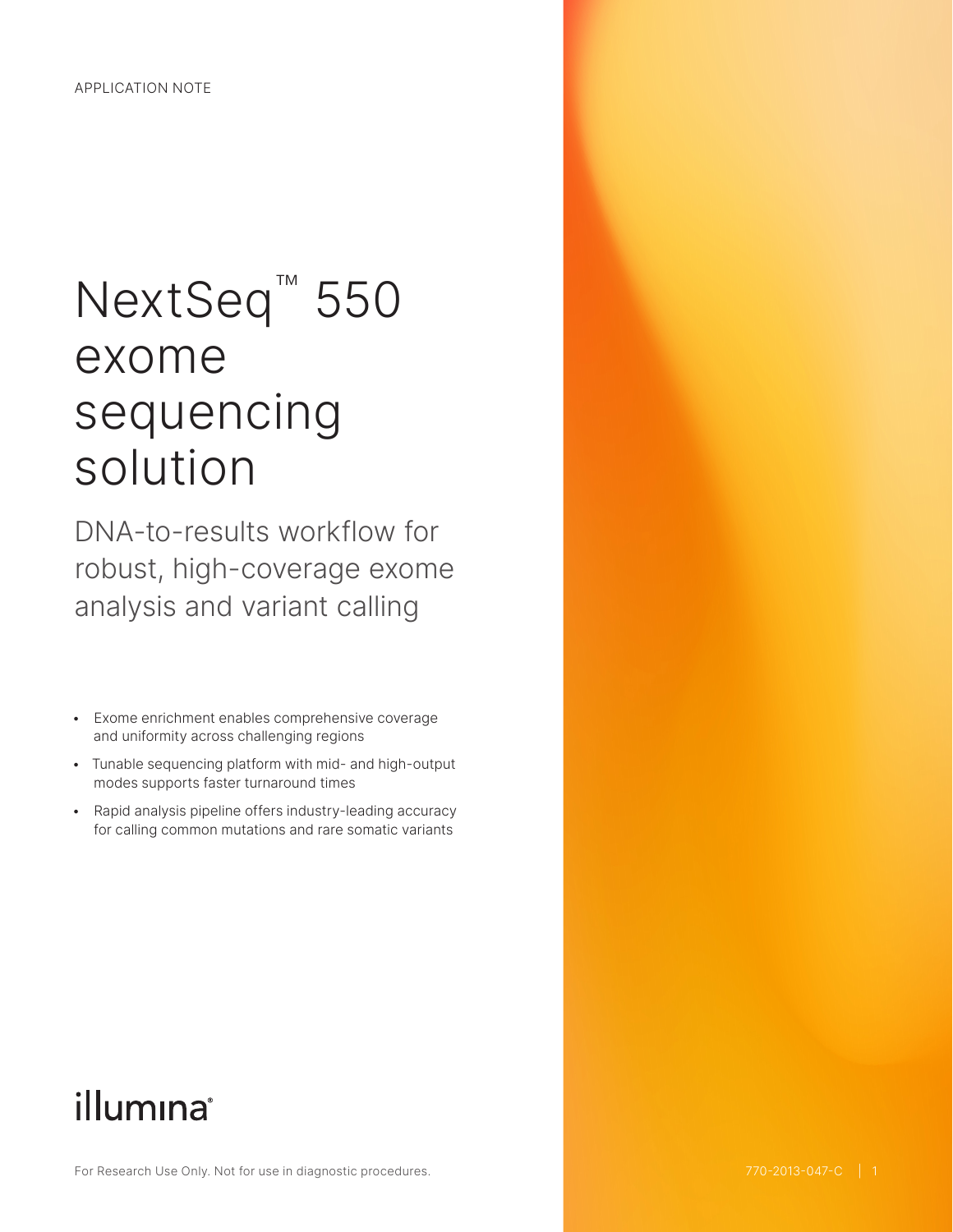## Introduction

The NextSeq 550 exome sequencing solution offers a tried-and-true, cost-effective workflow for investigating the protein-coding regions of the genome. It leverages industry-leading Illumina next-generation sequencing (NGS) technology[1](#page-4-0) for comprehensive exome coverage. The NextSeq 550 exome sequencing solution includes integrated library preparation and exome enrichment, push-button sequencing on the proven NextSeq 550 System (Figure 1), and streamlined data analysis with the DRAGEN™ Bio-IT Platform and BaseSpace™ Sequence Hub (Figure 2). This simple workflow delivers highly accurate data to identify exome variants for clinical research applications, such as precision medicine, genetic disease, and inherited cancers. With minimal hands-on time and tunable output, the NextSeq 550 exome sequencing solution is a robust and powerful workflow for efficient exome interrogation.

#### Simple, efficient exome workflow

The solution begins with library preparation and exome enrichment using the Illumina DNA Prep with Enrichment Kit, Tagmentation and Illumina Exome Panel.\* Prepared

\* The open-platform NextSeq 550 System can accommodate library preparation and enrichment kits developed by third-party providers.



Figure 1: NextSeq 550 System—Proven platform offering the accuracy of Illumina NGS technology as part of a simplified DNAto-results workflow.

libraries are loaded onto a reagent cartridge and then onto the NextSeq 550 System for sequencing. The NextSeq 550 System features dual output modes (mid and high) that enable labs to scale exome studies according to their needs. Data analysis, including alignment and variant calling, is easily performed locally or in the cloud with the DRAGEN Enrichment Pipeline or other BaseSpace Sequence Hub apps.



Figure 2: NextSeq 550 exome sequencing workflow—A simple workflow for exome analysis with minimal hands-on time and tunable output. The workflow includes integrated library preparation and exome enrichment, push-button sequencing, and streamlined data analysis.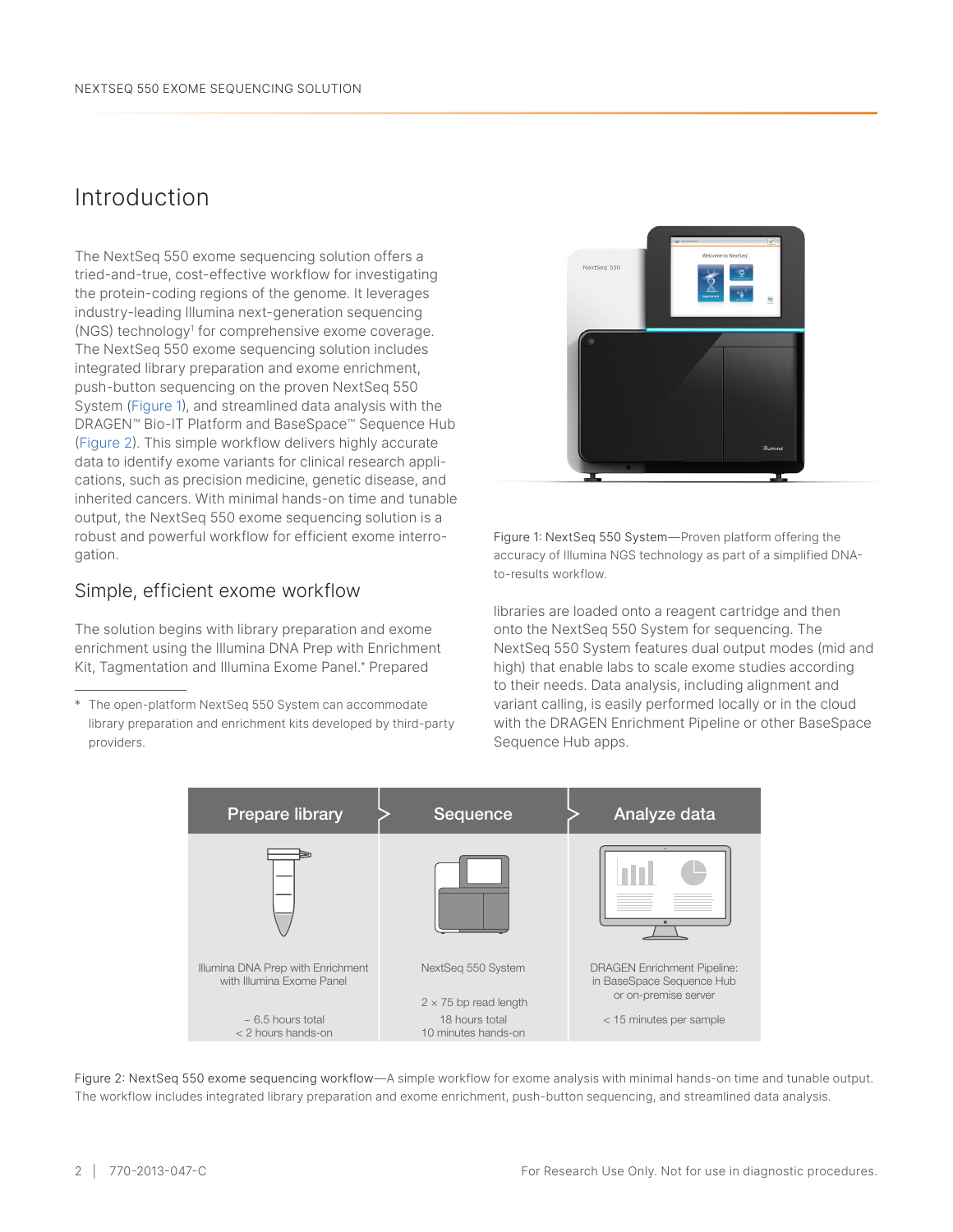## Comprehensive exome coverage

Illumina DNA Prep with Enrichment combines rapid library preparation using Illumina bead-linked transposome chemistry and exome enrichment, enabling researchers to identify exome variants rapidly. On-bead tagmentation chemistry eliminates the need for mechanical shearing and shortens the workflow to a total time of about 6.5 hours with fewer than two hours hands-on time.

Providing comprehensive exome coverage from 50 ng input, Illumina DNA Prep with Enrichment allows labs to analyze precious DNA samples, while still producing high coverage uniformity and enrichment rates. Users can choose panel content from various vendors, including Illumina, Agilent, Twist, and IDT (Table 1). The highly sensitive detection of low-frequency variants enables labs to identify germline and rare somatic mutations accurately.

Table 1: Exome panel specifications

| Panel features <sup>a</sup>                        | Illumina<br>Exome<br>Panel | Agilent    |        | IDT              |  |  |  |  |
|----------------------------------------------------|----------------------------|------------|--------|------------------|--|--|--|--|
| Panel size                                         | 45.2 Mb                    | 36 Mb      | 33 Mb  | 39 Mb            |  |  |  |  |
| Probe size                                         | 80 bp                      | N/A        | 120 bp | 120bp            |  |  |  |  |
| Probe type                                         | <b>ssDNA</b>               | <b>RNA</b> | dsDNA  | ssDNA            |  |  |  |  |
| Enrichment (Hyb)<br>time                           | 1.5 <sub>hr</sub>          | 16 hr      |        | $1.5 - 16$<br>hr |  |  |  |  |
| Databases used for exome panel design <sup>b</sup> |                            |            |        |                  |  |  |  |  |
| RefSeq <sup>2</sup>                                | 99.83%                     | 99.88%     | 99.08% | 99 45%           |  |  |  |  |
| GENCODE <sup>3</sup>                               | 98.02%                     | 97.29%     | 96.01% | 96.82%           |  |  |  |  |
| CCDS <sup>4</sup>                                  | 99.99%                     | 99.91%     | 99.76% | 99.67%           |  |  |  |  |
| <b>UCSC Known</b><br>Genes <sup>5</sup>            | 99.89%                     | 98.72%     | 97.63% | 98.13%           |  |  |  |  |
| ClinVar <sup>6</sup>                               | 84.95%                     | 73.41%     | 72.56% | 72.90%           |  |  |  |  |

a. Panel size = the total length of sequence in the target regions; probe size = length of enrichment hybridization (Hyb) probe; probe type = probe oligonucleotides can be RNA, DNA, single stranded (ss), or double stranded (ds).

## Exceptional variant call accuracy

Obtaining true coding variant calls is as much a function of sequencing accuracy as it is of high-quality library preparation and enrichment.† At the core of the NextSeq 550 System is proven Illumina sequencing by synthesis (SBS) chemistry, which is used to generate > 90% of the world's sequencing data[.1](#page-4-0) NextSeq v2.5 reagent kits are optimized to provide greater stability and robustness, high signal-tonoise ratio, and consistent run-to-run performance.

The NextSeq 550 System delivers industry-leading sequencing accuracy of ≥ 80% of sequenced bases over Q30<sup>‡</sup> at 2 × 75 bp. It can successfully sequence even highly difficult GC-rich or homopolymer regions, yielding a high percentage of true coding variants. Its low false positive and false negative rates drastically reduce the time and cost of downstream validation.

#### Tunable, robust sequencing performance

The NextSeq 550 System streamlines the exome sequencing workflow. It takes less than 10 minutes to load and initiate the system. Sequencing is completed in as few as 18 hours for up to 16 samples using the high-output mode and paired-end 75-bp read lengths. Two flow cell configurations (high- and mid-output) let labs shift easily with each sequencing run to handle different sample numbers and achieve faster turnaround times ([Table](#page-3-0) 2).

"Recent stat exomes are done in three to four days and that's a significant improvement... It has allowed us flexibility to push certain samples to the front of the line."

> —Dr. Mike Friez, Diagnostic Laboratories, Greenwood Genetic Center

b. Percentages refer to how much of the databases each exome panel covers.

<sup>†</sup> A "true coding variant" is an accurate base call that differs from the consensus sequence within a coding region. It is not a false positive (where a variant is called but does not truly exist) or a false negative (where a variant that truly exists is not called).

<sup>‡</sup> Q30 = 1 error in 1000 base calls or an accuracy of 99.9%.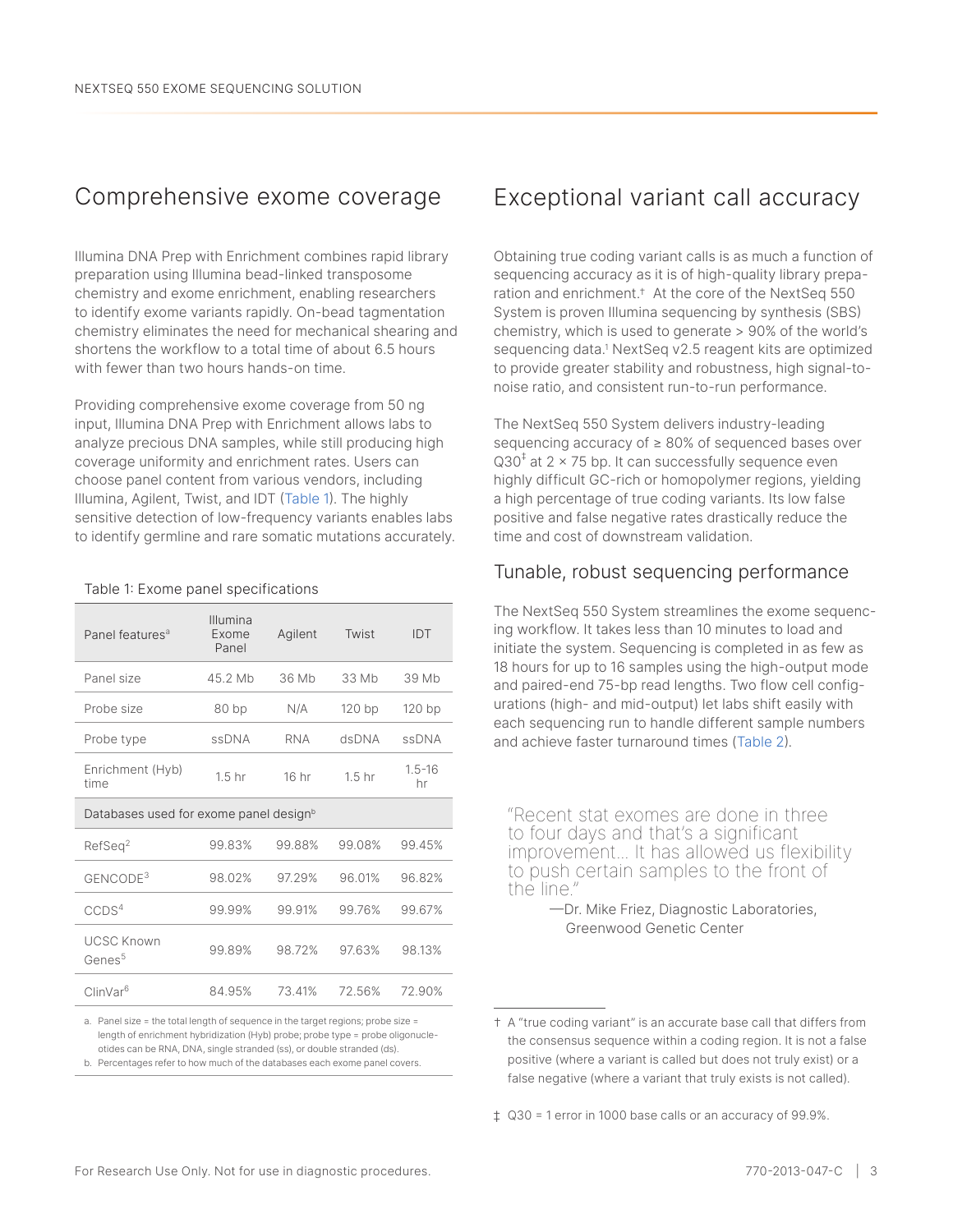| Flow cell configuration                                                         | Read length       | Output        | Run time | Data quality                      | Throughput <sup>b</sup>       | Required input                                                      |  |
|---------------------------------------------------------------------------------|-------------------|---------------|----------|-----------------------------------|-------------------------------|---------------------------------------------------------------------|--|
|                                                                                 | $2 \times 150$ bp | 100-120 Gb    | 29 hours | $> 80\%$ bases                    |                               | Illumina DNA Prep<br>with Enrichment:<br>10-1000 ng<br>high-quality |  |
| High-output flow cell<br>Up to 400M single reads<br>Up to 800M paired-end reads | $2 \times 75$ bp  | $50 - 60$ Gb  | 18 hours | above Q30<br>at $2 \times 75$ bp  | 16 exomes<br>per run at 50×   |                                                                     |  |
|                                                                                 | $1 \times 75$ bp  | $25 - 30$ Gb  | 11 hours |                                   | coverage                      |                                                                     |  |
| Mid-output flow cell                                                            | $2 \times 150$ bp | 32.5-39 Gb    | 26 hours | $>75%$ bases                      | 5 exomes per                  | genomic DNA                                                         |  |
| Up to 130M single reads<br>Up to 260M paired-end reads                          | $2 \times 75$ bp  | 16.25-19.5 Gb | 15 hours | above Q30<br>at $2 \times 150$ bp | run at $50\times$<br>coverage | 50-100 ng FFPE<br><b>DNA</b>                                        |  |

<span id="page-3-0"></span>

|  |  |  |  | Table 2: NextSeq 550 System sequencing performance <sup>a</sup> |
|--|--|--|--|-----------------------------------------------------------------|
|--|--|--|--|-----------------------------------------------------------------|

a. Run time includes cluster generation, sequencing, and base calling on the NextSeq 550 System. Install specifications are based on Illumina PhiX control library at supported cluster densities (between 129 and 165 K/mm² clusters passing filter). Actual performance parameters may vary based on sample type, sample quality, and clusters passing filter. The percentage of bases > Q30 is averaged over the entire run.

VADIANTS TABLE

b. Exome calculations performed with 2 × 75 bp read lengths. Based on 50× mean targeted coverage; 90% target coverage at 20×.

## Fast, accurate exome analysis

#### The DRAGEN Bio-IT Platform

Labs can perform exome sequencing data analysis using tools from the DRAGEN (Dynamic Read Analysis for GENomics) Bio-IT Platform on BaseSpace Sequence Hub, the Illumina genomics computing environment. The DRAGEN-Bio-IT Platform uses optimized, hardware-accelerated algorithms for ultrarapid secondary analysis. This PrecisionFDA award-winning informatics solution<sup>§</sup> uses best-in-class pipeline algorithms to help users overcome bottlenecks in data analysis and reduce reliance on external informatics experts.

The DRAGEN Enrichment Pipeline (Figure 3) analyzes output from the NextSeq 550 System to perform alignment and variant calling with speed and high accuracy. Users can launch the DRAGEN Enrichment Pipeline in BaseSpace Sequence Hub or on-premise using a DRAGEN Server. Whether in the cloud or onsite, the pipeline provides industry-leading accuracy in calling multiple variant types, including small variants, indels, and copy number variants (CNVs, germline only).[7](#page-4-6)-[8](#page-4-7)

|                   |                 |             |        |             |         |                                                            |          |                   |              |                        |      | Export (.txt) |
|-------------------|-----------------|-------------|--------|-------------|---------|------------------------------------------------------------|----------|-------------------|--------------|------------------------|------|---------------|
| Chr               | Pos             | Ref         | Alt    | <b>Type</b> | Context | Consequence                                                | dbSNP    | COSMIC            | ClinVar      | Gene                   | Oual | Alt Freq      |
| CITT <sub>7</sub> | $U = JJEL$      |             | я      | <b>SIVV</b> | County  | ITHSSEITSE_Vall., 1522279., COSPIJ72., Denign, It.,        |          |                   |              | <b>fobiect</b><br>LUIR |      | 0.11J         |
| chr7              | 5523 C          |             |        | SNV         | Coding  | synonymous  rs17290 COSM501 likely_be EGFR                 |          |                   |              |                        |      | 0.105         |
| chr7              | 5523 G          |             | A      | SNV         | Intron  | intron_variant                                             | rs55393. |                   |              | EGFR                   |      | 0.068         |
| chr7              | 5523 T          |             | C      | SNV         | Intron  | intron_variant                                             | rs10259  |                   |              | EGFR                   |      | 0.045         |
| chr7              | 5523. C         |             |        | SNV         | Intron  | intron variant                                             |          | rs10258 COSM376   |              | EGFR                   |      | 0.101         |
| chr7              | 5523 G          |             |        | SNV         | Intron  | intron_variant                                             | rs17290  |                   |              | EGFR                   |      | 0.076         |
| chr7              | 5523 G          |             | Α      | SNV         | Intron  | intron variant                                             |          | rs10228. COSN269. |              | EGFR                   |      | 0.242         |
| chr7              | 5523 T          |             | A      | SNV         | Coding  | synonymous_ rs22279 COSM376 benign,li                      |          |                   |              | EGFR                   |      | 0.276         |
| chr7              | 5524 C          |             |        | SNV         | Intron  | intron_variant                                             |          |                   |              | EGFR                   |      | 0.034         |
| chr7              | 5524 G          |             | A      | SNV         | Coding  | missense_vari rs28929 COSM6252 drug_res EGFR               |          |                   |              |                        |      | 0.049         |
| chr7              |                 | 5524 AGGA A |        | Deletion    |         | Coding, In inframe_deleti rs12191 COSM6223 drug_res EGFR,E |          |                   |              |                        |      | 0.033         |
| chr7              | 5524 A          |             | ATGGCC | Inserti     |         | Coding,In inframe_insert rs73088 COSM392 drug_res EGFR,E   |          |                   |              |                        |      | 0.037         |
| chr7              | $5524$ G        |             | A      | SNV         |         | Coding, In synonymous_ rs10501 COSM145 benign, li EGFR, E  |          |                   |              |                        |      | 0.346         |
| chr7              | 5526 C          |             | т      | SNV         |         | Intron, Int intron_variant, rs17337 COSN107                |          |                   |              | EGFR,E                 |      | 0.073         |
| chr7              | 5526 T          |             | c      | SNV         | Coding  | synonymous  rs11404 COSM650                                |          |                   |              | EGFR                   |      | 0.838         |
| chr7              | 5526 C          |             | т      | SNV         | Coding  | synonymous  rs22933 COSM376 benian.li EGFR                 |          |                   |              |                        |      | 0.040         |
| chr7              | SS26., T        |             | c      | SNV         | Coding  | missense_vari                                              |          |                   |              | EGFR                   |      | 0.060         |
| $1 - 10$          | <b>M.M.A.M.</b> |             |        |             |         | A 1991 10                                                  |          |                   | $1.11 - 1.1$ | ---                    |      | 8.18.8.8      |

Figure 3: DRAGEN Enrichment Pipeline— Accessible on BaseSpace Sequence Hub or an on-premise server, the DRAGEN Enrichment Pipeline provides industry-leading accuracy for variant calling with advanced visualization in a user-friendly interface.

The DRAGEN Enrichment App on BaseSpace Sequence Hub features advanced results visualization and table sorting capabilities packaged in an intuitive interface suitable for both new-to-NGS and experienced users.

#### BaseSpace Sequence Hub app ecosystem

Output from the DRAGEN Enrichment Pipeline can be input directly into a wide selection of downstream analysis tools available in BaseSpace Sequence Hub. Beyond the DRAGEN platform, BaseSpace Sequence Hub includes a growing community of Illumina and third-party bioinformatics tools for visualization, analysis, and sharing.

<sup>§</sup> The DRAGEN Bio-IT Platform was awarded Best Performance for difficult-to-map regions and Best Performance for all benchmark regions in the 2020 PrecisionFDA Truth Challenge V2.[8](#page-4-7)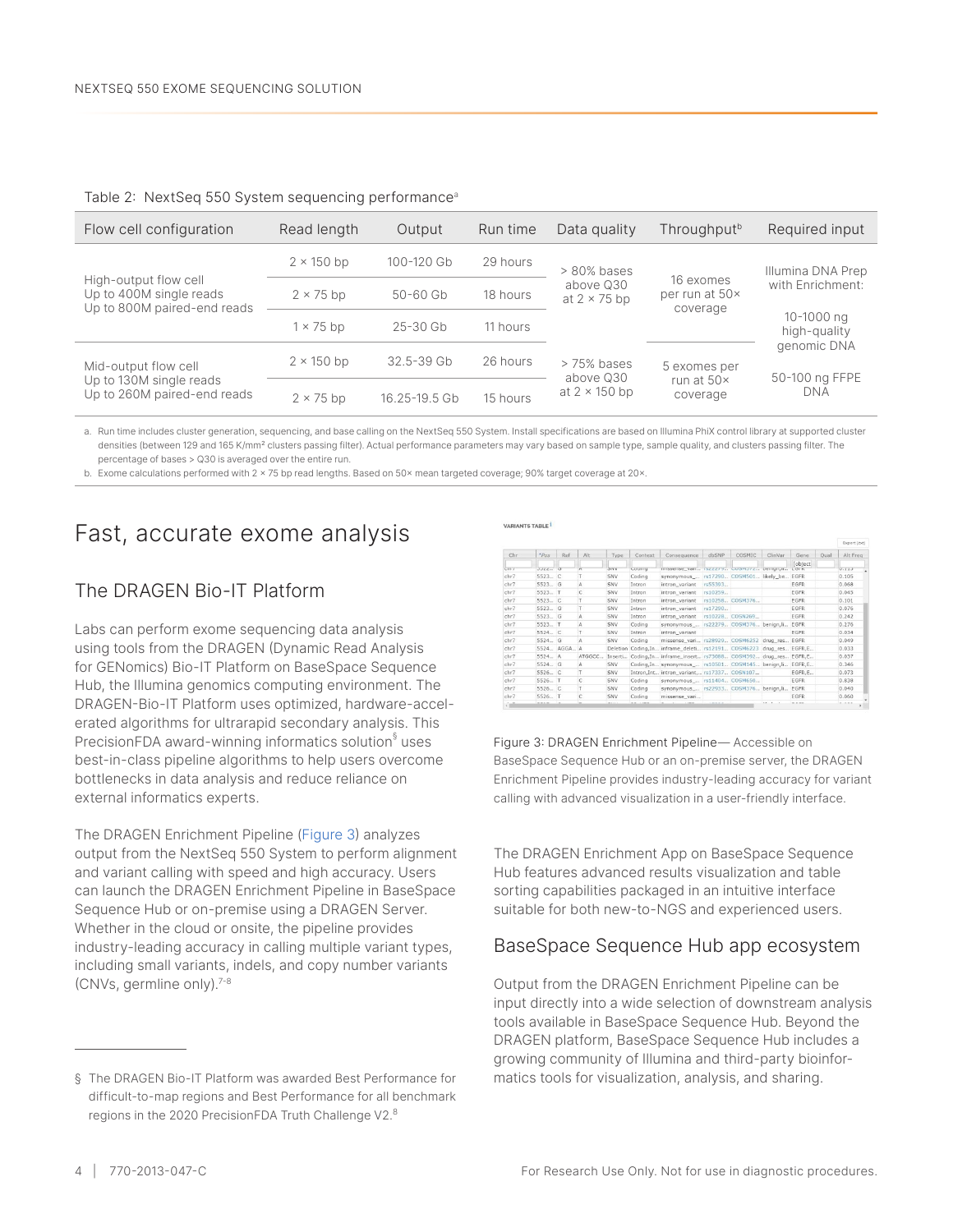## World-class service and support

With a NextSeq 550 System in their laboratory, users join a global community of thousands of scientists using Illumina technology. Illumina provides a world-class support team comprised of experienced scientists who are experts in library preparation, sequencing, and analysis. This dedicated team includes highly qualified field service engineers (FSE), technical applications scientists (TAS), field application scientists (FAS), system support engineers, bioinformaticians, and IT network experts, all deeply familiar with NGS and the applications that Illumina customers perform around the globe. Technical support is available via phone five days a week or access online support 24/7, worldwide and in multiple languages.

With this unmatched service and support, Illumina helps users maximize the effectiveness of their NextSeq 550 system, train new employees, and learn the latest techniques and best practices.

## Summary

The NextSeq 550 exome sequencing solution offers users a simple and reliable exome sequencing workflow for identifying variants in coding regions. Countless publications and adoption by leading genomics centers demonstrate that the NextSeq 550 System is a reliable addition to any fleet. The streamlined workflow, comprehensive exome coverage, and tunability enable users to efficiently and accurately interrogate more of the exome.

### Learn more

To learn more about exome sequencing, visit [illumina.com/techniques/sequencing/dna-sequencing/](http://www.illumina.com/techniques/sequencing/dna-sequencing/targeted-resequencing/exome-sequencing.html) [targeted-resequencing/exome-sequencing.html](http://www.illumina.com/techniques/sequencing/dna-sequencing/targeted-resequencing/exome-sequencing.html).

### References

- <span id="page-4-0"></span>1. Data calculations on file. Illumina, Inc., 2017.
- <span id="page-4-1"></span>2. RefSeq - NCBI Reference Sequence Database. [ncbi.nlm.nih.](https://www.ncbi.nlm.nih.gov/refseq/) [gov/refseq](https://www.ncbi.nlm.nih.gov/refseq/). Accessed January 11, 2021.
- <span id="page-4-2"></span>3. GENCODE - The GENCODE Project: Encyclopedia of genes and gene variants. [gencodegenes.org](https://www.gencodegenes.org/). Accessed January 11, 2021.
- <span id="page-4-3"></span>4. CCDS - Consensus CDS (CCDS) Database. [ncbi.nlm.nih.gov/](https://www.ncbi.nlm.nih.gov/projects/CCDS/CcdsBrowse.cgi) [projects/CCDS/CcdsBrowse.cgi](https://www.ncbi.nlm.nih.gov/projects/CCDS/CcdsBrowse.cgi). Accessed January 11, 2021.
- <span id="page-4-4"></span>5. UCSC Known Genes - UCSC Genome Browser. [genome.ucsc.](http://genome.ucsc.edu/) [edu](http://genome.ucsc.edu/). Accessed January 11, 2021.
- <span id="page-4-5"></span>6. ClinVar Database. [ncbi.nlm.nih.gov/clinvar](https://www.ncbi.nlm.nih.gov/clinvar/). Accessed January 11, 2021.
- <span id="page-4-6"></span>7. Illumina. [Accuracy improvements in germline small variant call](https://science-docs.illumina.com/documents/Informatics/dragen-v3-accuracy-appnote-html-970-2019-006/Content/Source/Informatics/Dragen/dragen-v3-accuracy-appnote-970-2019-006/dragen-v3-accuracy-appnote-970-2019-006.html)[ing with the DRAGEN Platform](https://science-docs.illumina.com/documents/Informatics/dragen-v3-accuracy-appnote-html-970-2019-006/Content/Source/Informatics/Dragen/dragen-v3-accuracy-appnote-970-2019-006/dragen-v3-accuracy-appnote-970-2019-006.html). Accessed January 11, 2021.
- <span id="page-4-7"></span>8. Truth Challenge V2: Calling variants from short and long reads in difficult-to-map regions. PrecisionFDA website. [precision.fda.](https://precision.fda.gov/challenges/10/view/results) [gov/challenges/10](https://precision.fda.gov/challenges/10/view/results). Accessed January 11, 2021.